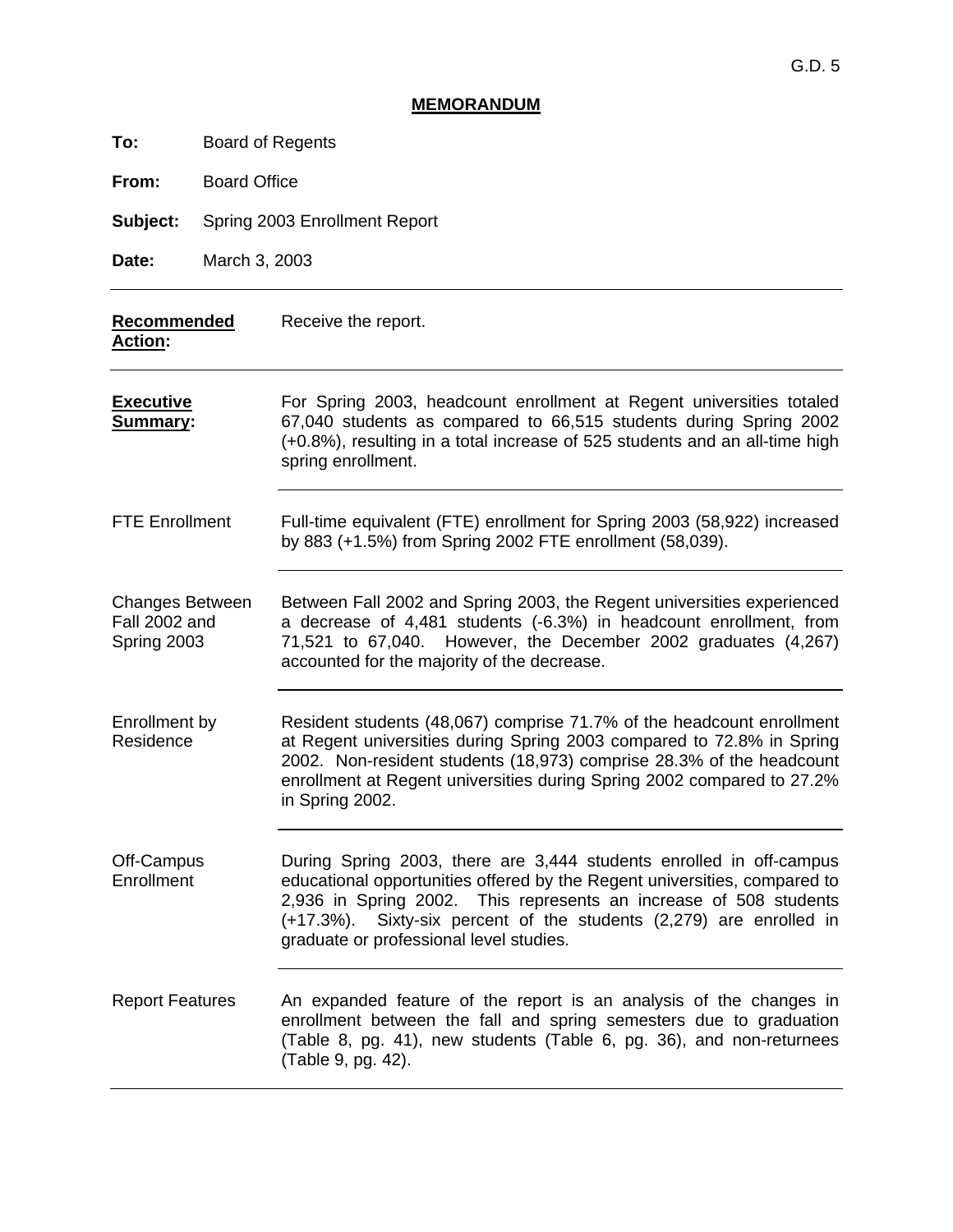| <b>Link to Strategic</b><br>Plan: | This report addresses the following strategies and action steps in the<br>Board's Strategic Plan:                                                                                                                                                                                                                                                                                                                              |                                                                                                                                                                                                                                                                                                                                                                                 |  |  |  |
|-----------------------------------|--------------------------------------------------------------------------------------------------------------------------------------------------------------------------------------------------------------------------------------------------------------------------------------------------------------------------------------------------------------------------------------------------------------------------------|---------------------------------------------------------------------------------------------------------------------------------------------------------------------------------------------------------------------------------------------------------------------------------------------------------------------------------------------------------------------------------|--|--|--|
|                                   | <b>Strategy 2.1.1.0</b>                                                                                                                                                                                                                                                                                                                                                                                                        | Analyze<br>where<br>appropriate,<br>make<br>and,<br>recommendations to increase access and retention<br>at Regent institutions.                                                                                                                                                                                                                                                 |  |  |  |
|                                   | Action Step 2.1.1.1<br>Annually assess access to Regent institutions.                                                                                                                                                                                                                                                                                                                                                          |                                                                                                                                                                                                                                                                                                                                                                                 |  |  |  |
|                                   | Strategy 2.1.2.0                                                                                                                                                                                                                                                                                                                                                                                                               | Increase access to Regent institutions through<br>marketing strategies for each institution.                                                                                                                                                                                                                                                                                    |  |  |  |
|                                   | Action Step 2.1.2.1.                                                                                                                                                                                                                                                                                                                                                                                                           | effective<br>Develop<br>and<br>implement<br>marketing<br>strategies.                                                                                                                                                                                                                                                                                                            |  |  |  |
|                                   | Action Step 2.2.1.3                                                                                                                                                                                                                                                                                                                                                                                                            | education<br>enrollment<br>Increase<br>distance<br>substantially.                                                                                                                                                                                                                                                                                                               |  |  |  |
| <b>Background:</b>                | and delivery format.                                                                                                                                                                                                                                                                                                                                                                                                           | Each March, the Board Office prepares an enrollment report describing<br>the spring enrollment at Regent universities. The report includes the<br>following enrollment characteristics: total enrollment, FTE enrollment,<br>enrollment by residence and educational level, changes between fall and<br>spring semesters, and off-campus enrollment by educational level, site, |  |  |  |
| Purpose of Report                 |                                                                                                                                                                                                                                                                                                                                                                                                                                | The purpose of this report is to enable the Board of Regents to monitor<br>the accomplishment of goals contained in the Board's Strategic Plan and<br>to evaluate the need for new policy development in specific areas.                                                                                                                                                        |  |  |  |
| <b>Analysis:</b>                  |                                                                                                                                                                                                                                                                                                                                                                                                                                |                                                                                                                                                                                                                                                                                                                                                                                 |  |  |  |
| Headcount<br>Enrollment           | Headcount enrollment includes an unduplicated count of the number of<br>students enrolled at the universities as of the official reporting date. The<br>headcount enrollment for Spring 2003 at the Regent universities totals<br>67,040 students as described in Table A. There are 525 more students<br>enrolled in Spring 2003 than were enrolled in Spring 2002, which<br>represents a 0.8% increase in spring enrollment. |                                                                                                                                                                                                                                                                                                                                                                                 |  |  |  |
|                                   | The University of Iowa reported a headcount enrollment of 28,160<br>٠<br>students, which is an increase of 721 students (+2.6%) from last<br>spring's enrollment of 27,439.                                                                                                                                                                                                                                                    |                                                                                                                                                                                                                                                                                                                                                                                 |  |  |  |
|                                   | spring's enrollment of 25,875.                                                                                                                                                                                                                                                                                                                                                                                                 | lowa State University reported a headcount enrollment of 25,863<br>students, which is a decrease of 12 students (<-0.1%) from last                                                                                                                                                                                                                                              |  |  |  |
|                                   | last spring's enrollment of 13,201.                                                                                                                                                                                                                                                                                                                                                                                            | The University of Northern Iowa reported a headcount enrollment of<br>13,017 students, which is a decrease of 184 students (-1.4%) from                                                                                                                                                                                                                                         |  |  |  |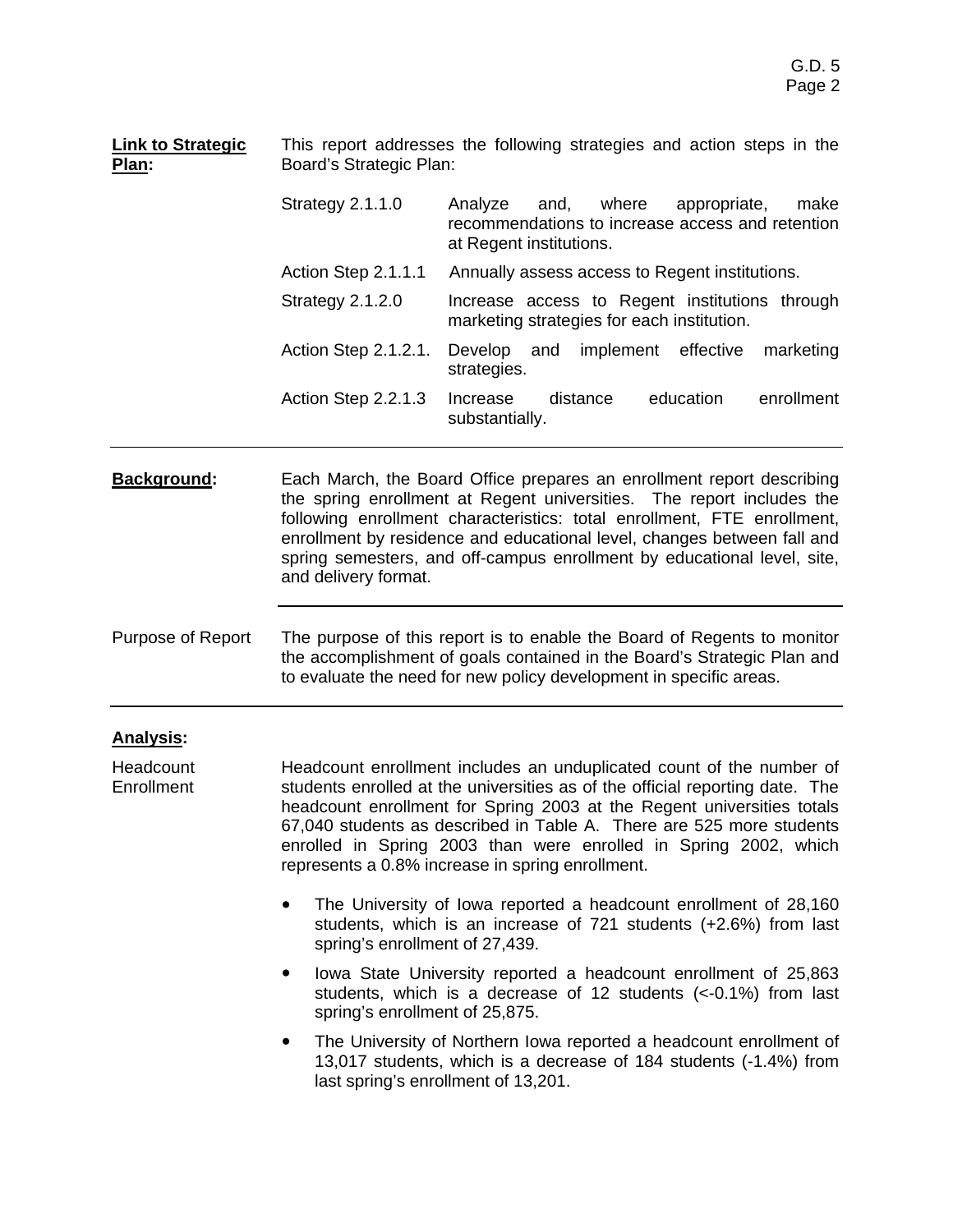|           |               | <b>SUI</b> | <b>ISU</b> | <b>UNI</b> | <b>TOTAL</b> |
|-----------|---------------|------------|------------|------------|--------------|
| 1996-1997 |               |            |            |            |              |
|           | Fall          | 27,921     | 24,899     | 12,957     | 65,777       |
|           | Spring        | 26,026     | 23,105     | 12,012     | 61,143       |
|           |               |            |            |            |              |
| 1997-1998 |               |            |            |            |              |
|           | Fall          | 27,871     | 25,384     | 13,108     | 66,363       |
|           | Spring        | 26,045     | 23,149     | 12,314     | 61,778       |
|           |               |            |            |            |              |
| 1998-1999 |               |            |            |            |              |
|           | Fall          | 28,705     | 25,585     | 13,329     | 67,619       |
|           | Spring        | 26,875     | 23,873     | 12,415     | 63,163       |
|           |               |            |            |            |              |
| 1999-2000 |               |            |            |            |              |
|           | Fall          | 28,846     | 26,110     | 13,553     | 68,509       |
|           | Spring        | 26,956     | 24,333     | 12,778     | 64,067       |
|           |               |            |            |            |              |
| 2000-2001 |               |            |            |            |              |
|           | Fall          | 28,311     | 26,845     | 13,774     | 68,930       |
|           | Spring        | 26,611     | 25,088     | 12,977     | 64,676       |
|           |               |            |            |            |              |
| 2001-2002 |               |            |            |            |              |
|           | Fall          | 28,768     | 27,823     | 14,070     | 70,661       |
|           | Spring        | 27,439     | 25,875     | 13,201     | 66,515       |
|           |               |            |            |            |              |
| 2002-2003 |               |            |            |            |              |
|           | Fall          | 29,697     | 27,898     | 13,926     | 71,521       |
|           | <b>Spring</b> | 28,160     | 25,863     | 13,017     | 67,040       |

## **Table A Fall and Spring Headcount Enrollment 1996-1997 to 2002-2003**

Undergraduate **Enrollment** As described on Table 3 (pg. 29), there was an increase of 228 undergraduate students from Spring 2002; the enrollment increased from 51,274 in Spring 2002 to 51,502 in Spring 2003 (+0.4%).

- ! At the University of Iowa, undergraduate enrollment increased by 652 students, from 18,532 in Spring 2002 to 19,184 in Spring 2003 (+3.5%).
- ! At Iowa State University, undergraduate enrollment decreased by 239 students, from 21,295 in Spring 2002 to 21,056 in Spring 2003 (- 1.1%).
- At the University of Northern Iowa, undergraduate enrollment decreased by 185 students, from 11,447 in Spring 2002 to 11,262 in Spring 2003 (-1.6%).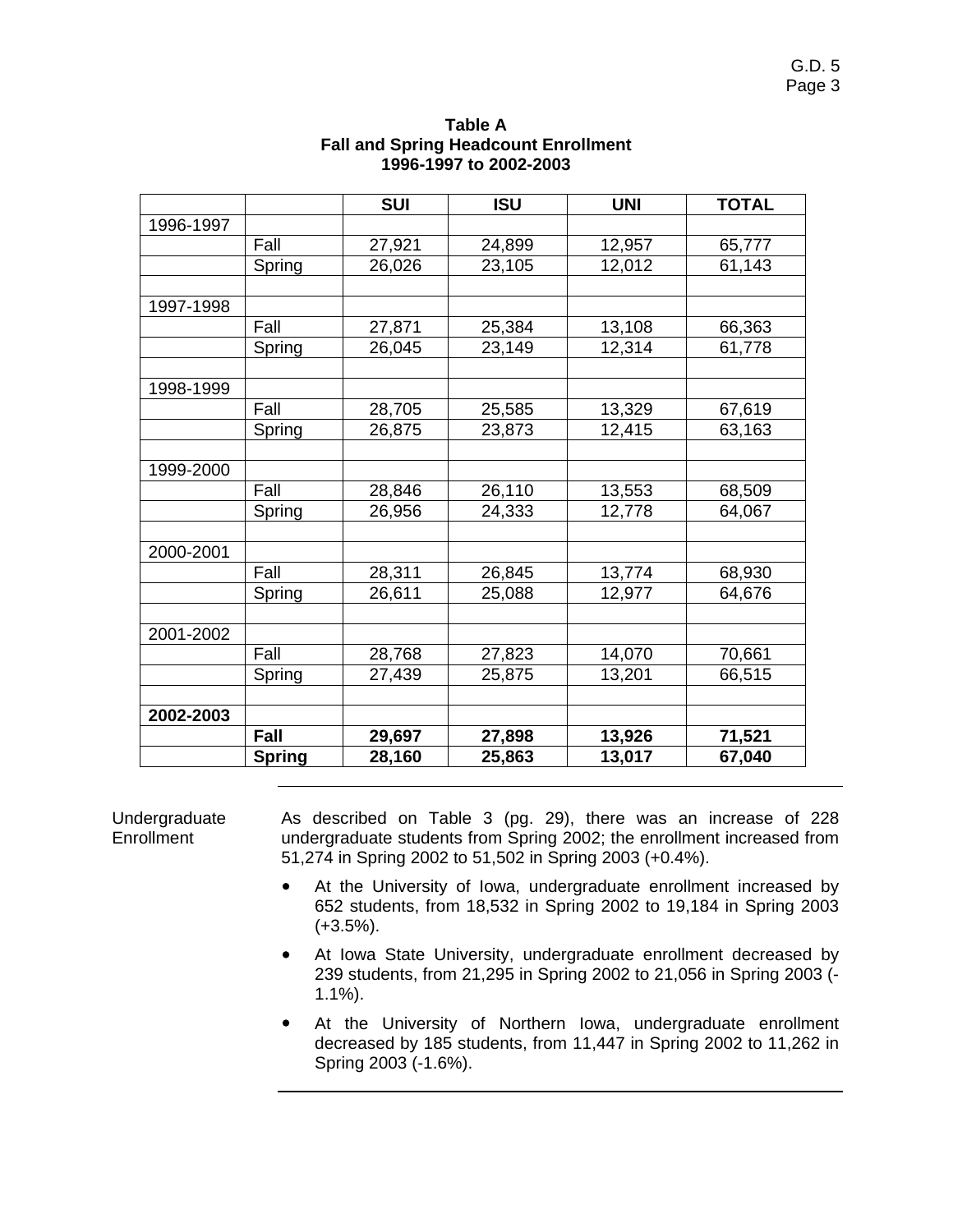Graduate **Enrollment** There was an increase of 301 graduate students from Spring 2002; the enrollment increased from 11,073 in Spring 2002 to 11,374 in Spring 2003 (+2.7%).

- ! At the University of Iowa, graduate enrollment increased by 75 students, from 5,137 in Spring 2002 to 5,212 in Spring 2003 (+1.5%).
- At Iowa State University, graduate enrollment increased by 225 students, from 4,182 in Spring 2002 to 4,407 in Spring 2003 (+5.4%).
- At the University of Northern Iowa, graduate enrollment increased by 1 student, from 1,754 in Spring 2002 to 1,755 in Spring 2003  $(+0.1\%)$ .

Professional **School Enrollment** There was a decrease of 4 professional school students from Spring 2002; the enrollment decreased from 4,168 in Spring 2002 to 4,164 in Spring 2003 (-0.1%).

- At the University of Iowa, professional school enrollment decreased by 6 students, from 3,770 in Spring 2002 to 3,764 in Spring 2003 (-0.2%).
- At Iowa State University, professional school enrollment increased by 2 students, from 398 in Spring 2002 to 400 in Spring 2003 (+0.5%).

Comparison of Spring to Fall **Enrollment** 

During the past five years, spring enrollment has averaged approximately 93-95% of the fall enrollment. The decrease in enrollment from fall to spring semesters occurs because some students graduate and others do not re-enroll for the spring semester. This decrease typically is not offset by the enrollment of new students during the spring semester.

- As described in Table 8 (pg. 42), there were 55,768 undergraduate students enrolled in Fall 2002 at the Regent universities. Of these, 48,085 undergraduate students who were enrolled as of the official count date in Fall 2002 returned for the Spring 2003 semester.
- ! Of the 7,683 undergraduates who did not return, 3,128 (40.7%) graduated in December 2002; 1,080 (14.1%) were non-degree seeking special students; and 678 (8.8%) were ineligible to return. The total number of undergraduates who chose not to return for the Spring 2002 semester was 2,797; this represents a non-returnee rate of 5.0%.
- In addition, in Spring 2003, there were 1,668 new students and 1,749 students who had attended the universities before but were not enrolled in Fall 2002 or enrolled after the official count date.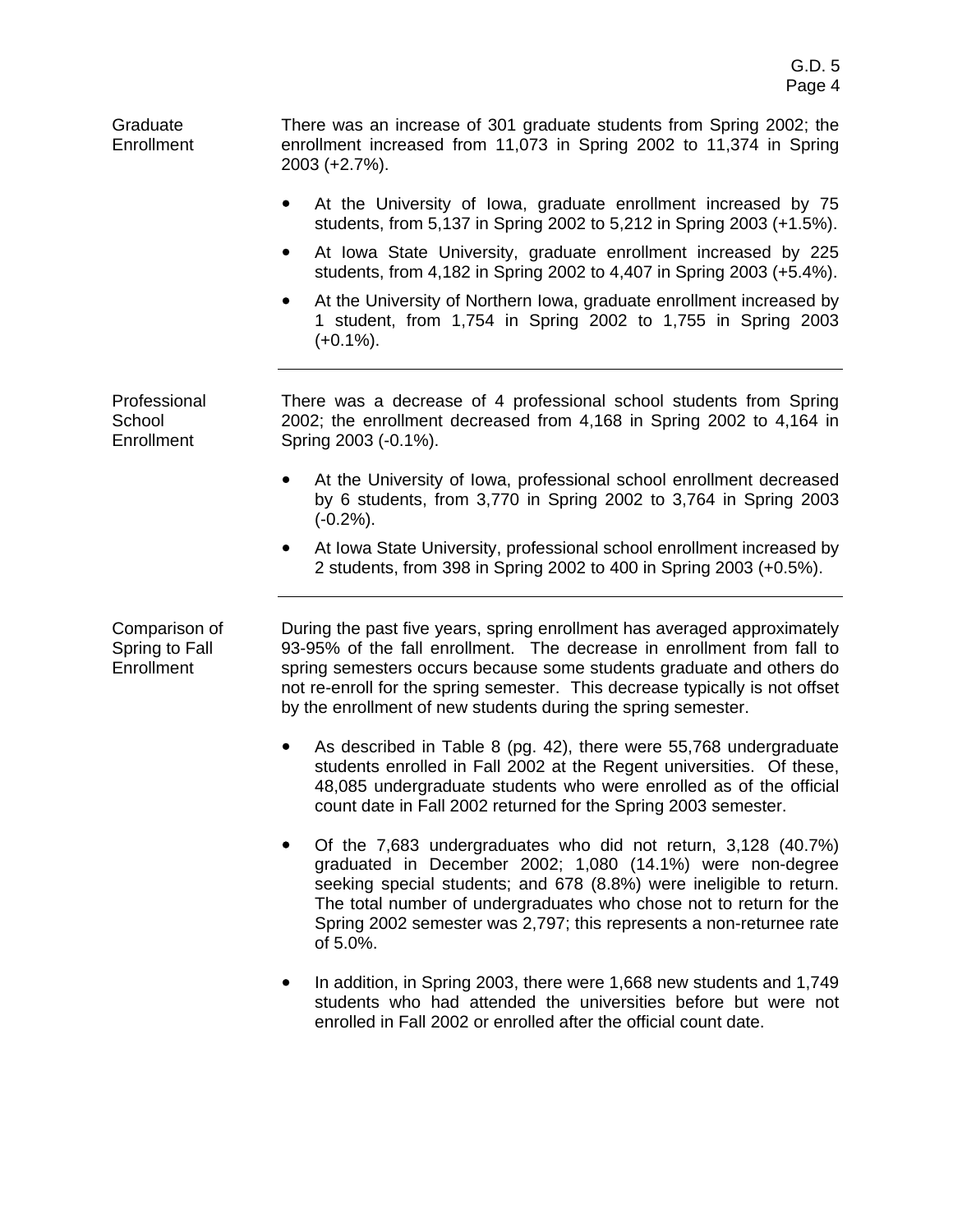When comparing year-to-year data, an increase in fall enrollment tends to infer that spring enrollment will increase. A decrease in fall enrollment typically signals a decrease in spring enrollment. In Fall 2002, the total Regent enrollment increased from the prior fall semester; similarly, in Spring 2003, the total Regent enrollment experienced an increase from the prior spring semester.

FTE Enrollment Full-time equivalent (FTE) enrollment is another measure of enrollment for the universities. FTE enrollment is calculated based on the number of credits students are taking that semester. FTE enrollment for Spring 2003 (58,922) increased by 883 (+1.5%) from Spring 2002 FTE enrollment (58,039).

- At SUI, FTE enrollment increased by 1,086 (+4.7%) from 23,103 in Spring 2002 to 24,189 in Spring 2003.
- At ISU, FTE enrollment decreased by 43 (-0.2%) from 23,764 in Spring 2002 to 23,721 in Spring 2003.
- ! At UNI, FTE enrollment decreased by 160 (-1.4%) from 11,172 in Spring 2002 to 11,012 in Spring 2003.

FTE to Headcount Enrollment Index As shown in Table B, a comparison of FTE enrollment to headcount enrollment typically has yielded an index of approximately .87 when considering the universities together. An FTE enrollment that is close to headcount enrollment (index  $= 1.00$ ) implies that more students are attending on a full-time basis (15.5 credit hours for undergraduates and 9 credit hours for graduate students).

- ! SUI reported an index of FTE to headcount enrollment of .86 in Spring 2003, which is higher than the Spring 2002 index of 0.84.
- ! ISU reported an index of FTE to headcount enrollment of .92, which is the same as the Spring 2002 index.
- ! UNI reported an index of FTE to headcount enrollment of .85, which is the same as the Spring 2002 index.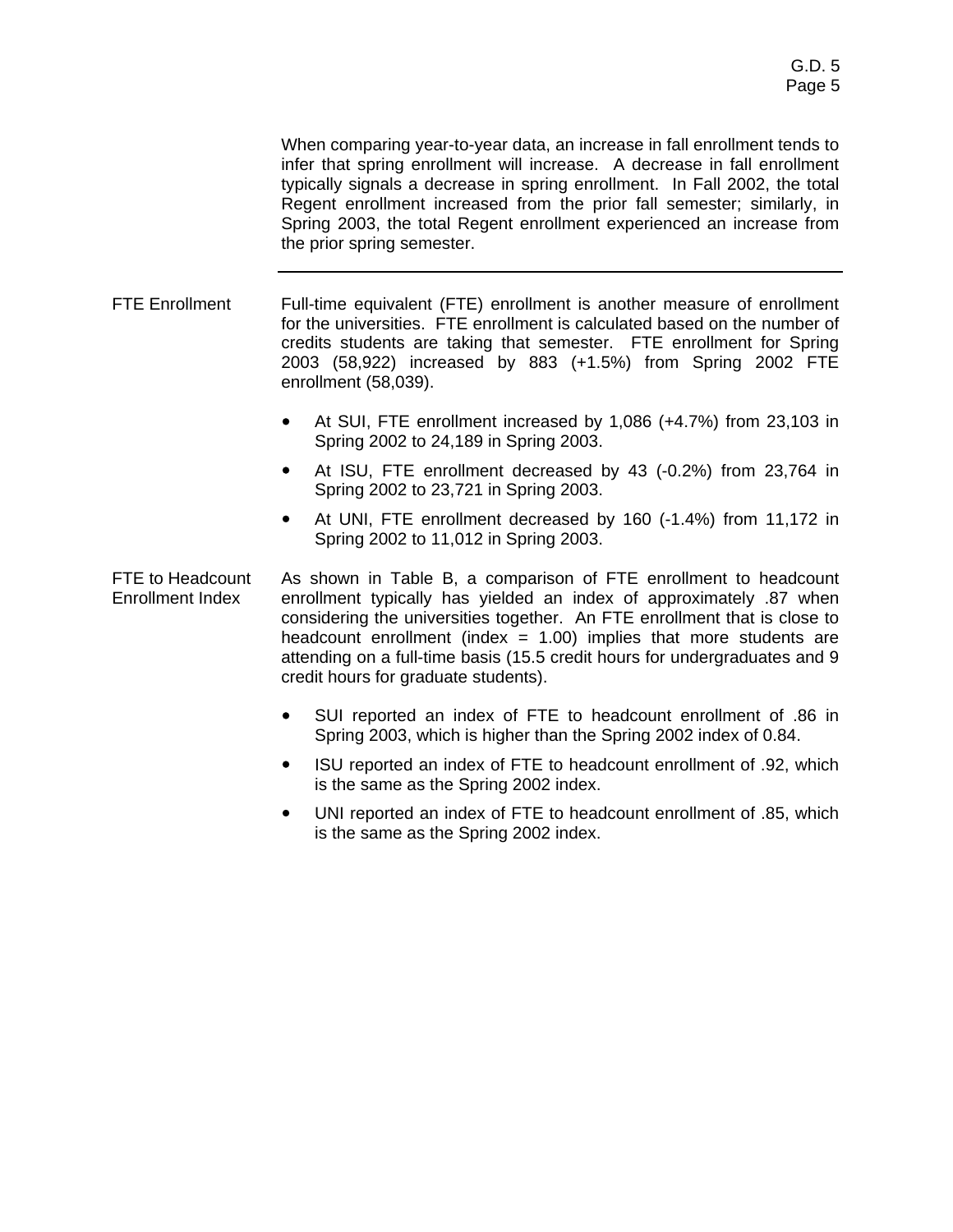| <b>SUI</b> | ISU  | <b>UNI</b> | <b>TOTAL</b> |
|------------|------|------------|--------------|
| 0.83       | 0.91 | 0.86       | 0.87         |
| 0.83       | 0.90 | 0.85       | 0.86         |
| 0.85       | 0.91 | 0.86       | 0.87         |
| 0.85       | 0.91 | 0.84       | 0.87         |
| 0.86       | 0.91 | 0.86       | 0.88         |
| 0.85       | 0.90 | 0.84       | 0.87         |
| 0.86       | 0.91 | 0.86       | 0.88         |
| 0.84       | 0.92 | 0.85       | 0.87         |
| 0.88       | 0.92 | 0.85       | 0.89         |
| 0.86       | 0.92 | 0.85       | 0.88         |
|            |      |            |              |

## **TABLE B Ratios of Headcount Enrollment to FTE Enrollment Fall 1998 – Spring 2003**

Enrollment by Residence

Resident students (48,067) comprise 71.7% of the headcount enrollment at Regent universities during Spring 2003 as compared to 72.8% during Spring 2002.

- ! Approximately 63% of SUI's headcount enrollment (17,774) consists of Iowa residents.
- ! Approximately 71% of ISU's headcount enrollment (18,398) consists of Iowa residents.
- ! Approximately 91% of UNI's headcount enrollment (11,895) consists of Iowa residents.

|                     | <b>SUI</b> | <b>ISU</b> | <b>UNI</b> | <b>TOTAL</b> |
|---------------------|------------|------------|------------|--------------|
| Undergraduate       | 19,184     | 21,056     | 11,262     | 51,502       |
| Resident            | 12,885     | 16,105     | 10,577     | 39,567       |
| Non-Resident        | 6,299      | 4,951      | 685        | 11,935       |
| <b>Professional</b> | 3,764      | 400        | <b>NA</b>  | 4,164        |
| Resident            | 2,761      | 255        |            | 3,016        |
| Non-Resident        | 1,003      | 145        |            | 1,148        |
| <b>Graduate</b>     | 5,212      | 4,407      | 1,755      | 11,374       |
| Resident            | 2,128      | 2,038      | 1,318      | 5,484        |
| Non-Resident        | 3,084      | 2,369      | 437        | 5,890        |
| Total               | 28,160     | 25,863     | 13,017     | 67,040       |
| Resident            | 17,774     | 18,398     | 11,895     | 48,067       |
| Non-Resident        | 10,386     | 7,465      | 1,122      | 18,973       |

**Table C Spring 2003 Headcount Enrollment by Residence**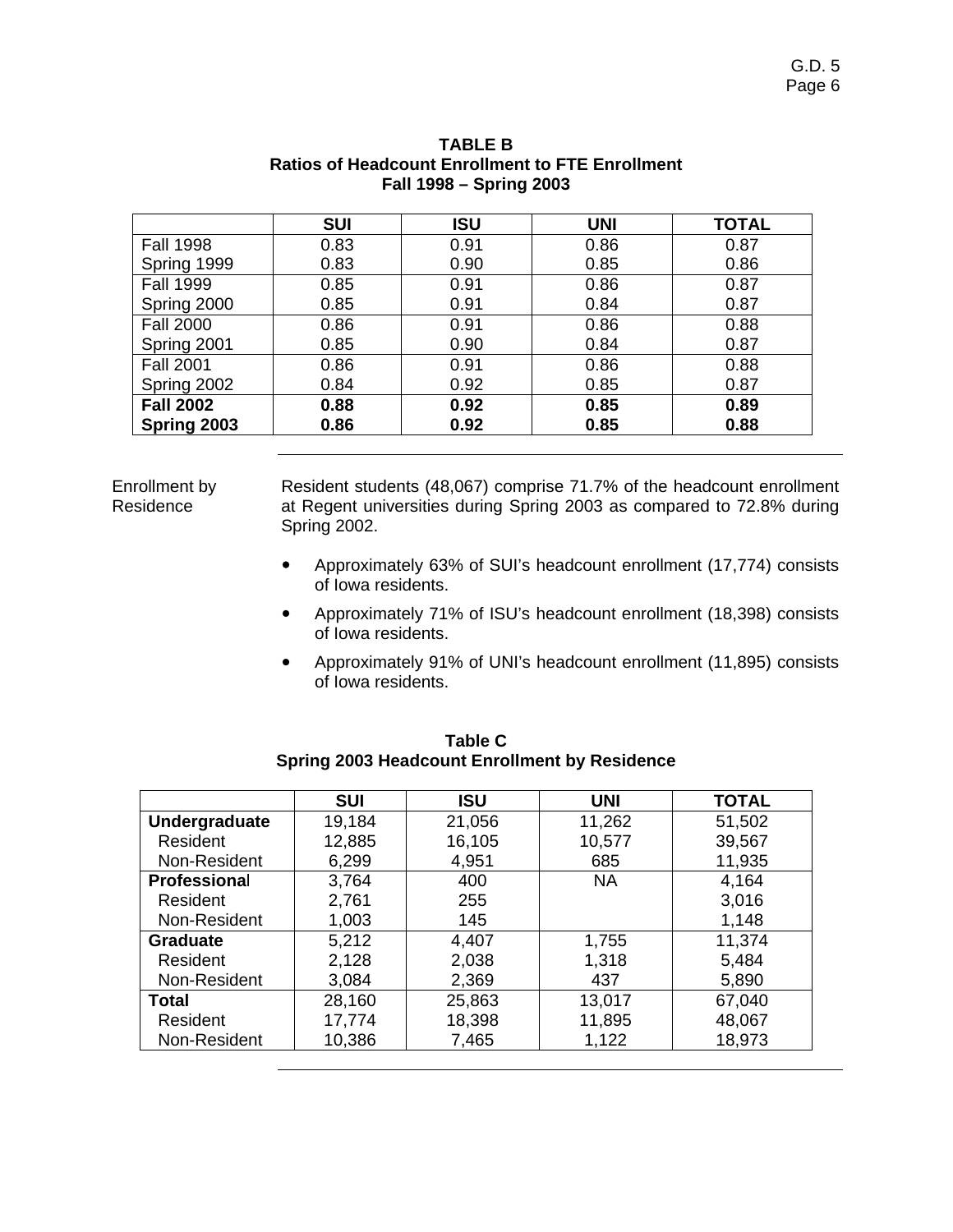| Off-Campus<br>Headcount<br>Enrollment | Off-campus headcount enrollment is a subset of the headcount<br>enrollment at each university (Table 2, pg. 12). During Spring 2003,<br>there are 3,444 students registered for classes at off-campus sites. Most<br>off-campus students are enrolled on a part-time basis.<br>The total<br>off-campus FTE enrollment is 1,445, which represents an index of 0.42. |  |  |  |
|---------------------------------------|--------------------------------------------------------------------------------------------------------------------------------------------------------------------------------------------------------------------------------------------------------------------------------------------------------------------------------------------------------------------|--|--|--|
|                                       | The total duplicated enrollment is 5,815 (Table 2A, pgs. 14-27) because<br>many students are enrolled in multiple courses at multiple sites. The<br>majority of students (approximately 62%) are enrolled in either graduate<br>or professional level courses.                                                                                                     |  |  |  |
|                                       | As seen on Map 1 (pg. 28), there are program or certificate offerings<br>provided in 67 Iowa counties during Spring 2003; this does not include<br>offerings provided through the World Wide Web, Iowa Public Television,<br>or independent studies.                                                                                                               |  |  |  |
| University of Iowa                    | SUI reported 1,730 off-campus students, with a total enrollment of 3,057.                                                                                                                                                                                                                                                                                          |  |  |  |
|                                       | There are 729 students (42.1%) engaged in undergraduate studies;<br>$\bullet$<br>301 (17.4%) are engaged in graduate studies; and 700 (40.5%) are<br>involved in professional school studies.                                                                                                                                                                      |  |  |  |
|                                       | There are 1,288 students (74.5%) who are residents and 442<br>٠<br>students (25.5%) who are non-residents.                                                                                                                                                                                                                                                         |  |  |  |
|                                       | The off-campus FTE enrollment is 742, which represents an index of<br>0.43.                                                                                                                                                                                                                                                                                        |  |  |  |
| <b>Iowa State</b>                     | ISU reported 869 off-campus students, with a total enrollment of 1,742.                                                                                                                                                                                                                                                                                            |  |  |  |
| <b>University</b>                     | There are 257 students (29.6%) pursuing undergraduate studies and<br>$\bullet$<br>612 (70.4%) pursuing graduate studies.                                                                                                                                                                                                                                           |  |  |  |
|                                       | There are 577 students (66.4%) who are residents and 292 students<br>$\bullet$<br>(33.6%) who are non-residents.                                                                                                                                                                                                                                                   |  |  |  |
|                                       | The off-campus FTE enrollment is 331, which represents an index of                                                                                                                                                                                                                                                                                                 |  |  |  |

0.38.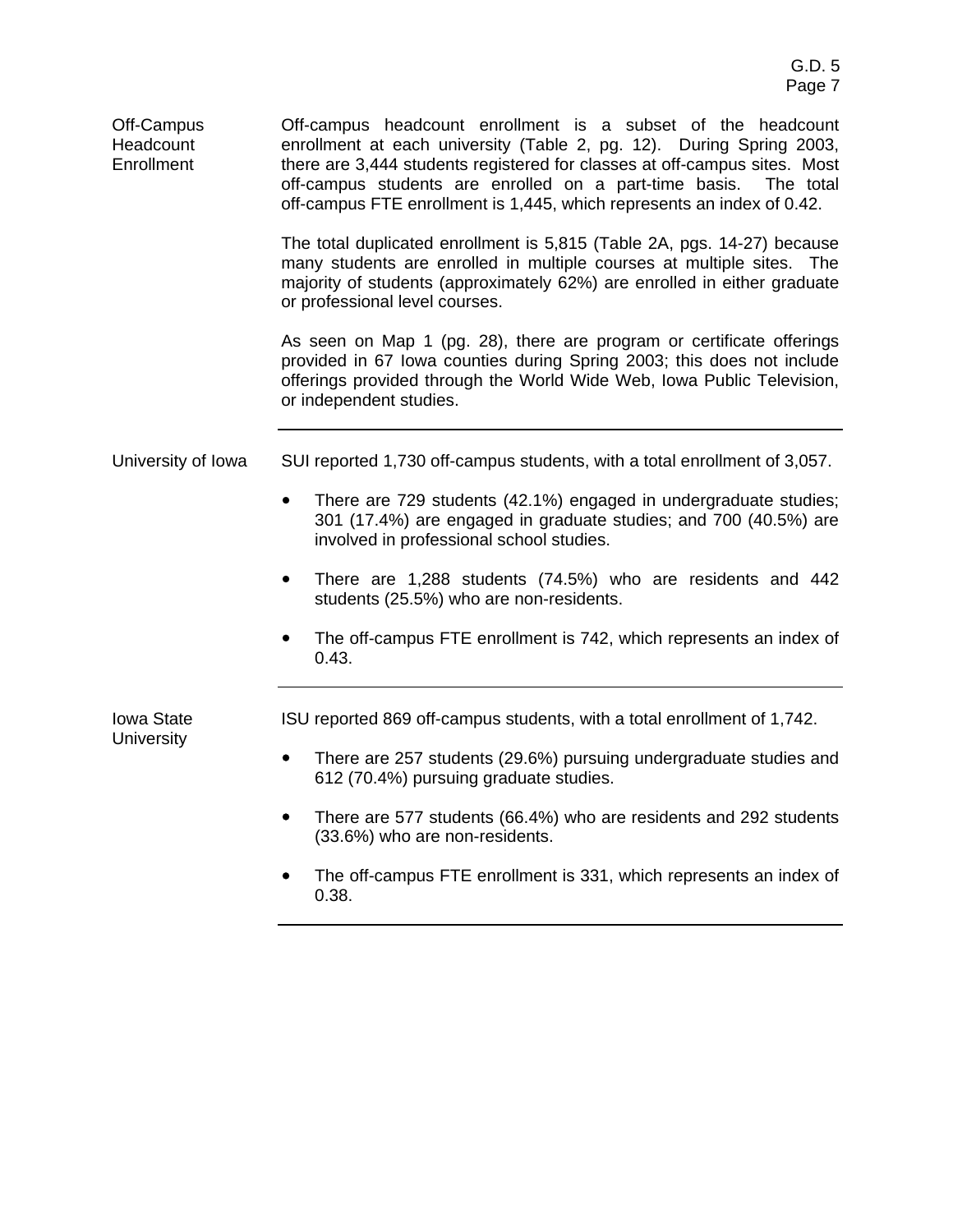University of Northern Iowa UNI reported 845 off-campus students, with a total enrollment of 1,016.

- There are 179 (21.2%) undergraduate students and 666 (78.8%) graduate students.
- There are 632 students (74.8%) who are residents and 213 students (25.2%) who are non-residents.
- The off-campus FTE enrollment is 372, which represents an index of 0.44.

ana Gonzales Diana Gonzalez

lichde Approved

dg/h/aa/enroll/enroll02/spring03/mar03gd5.doc